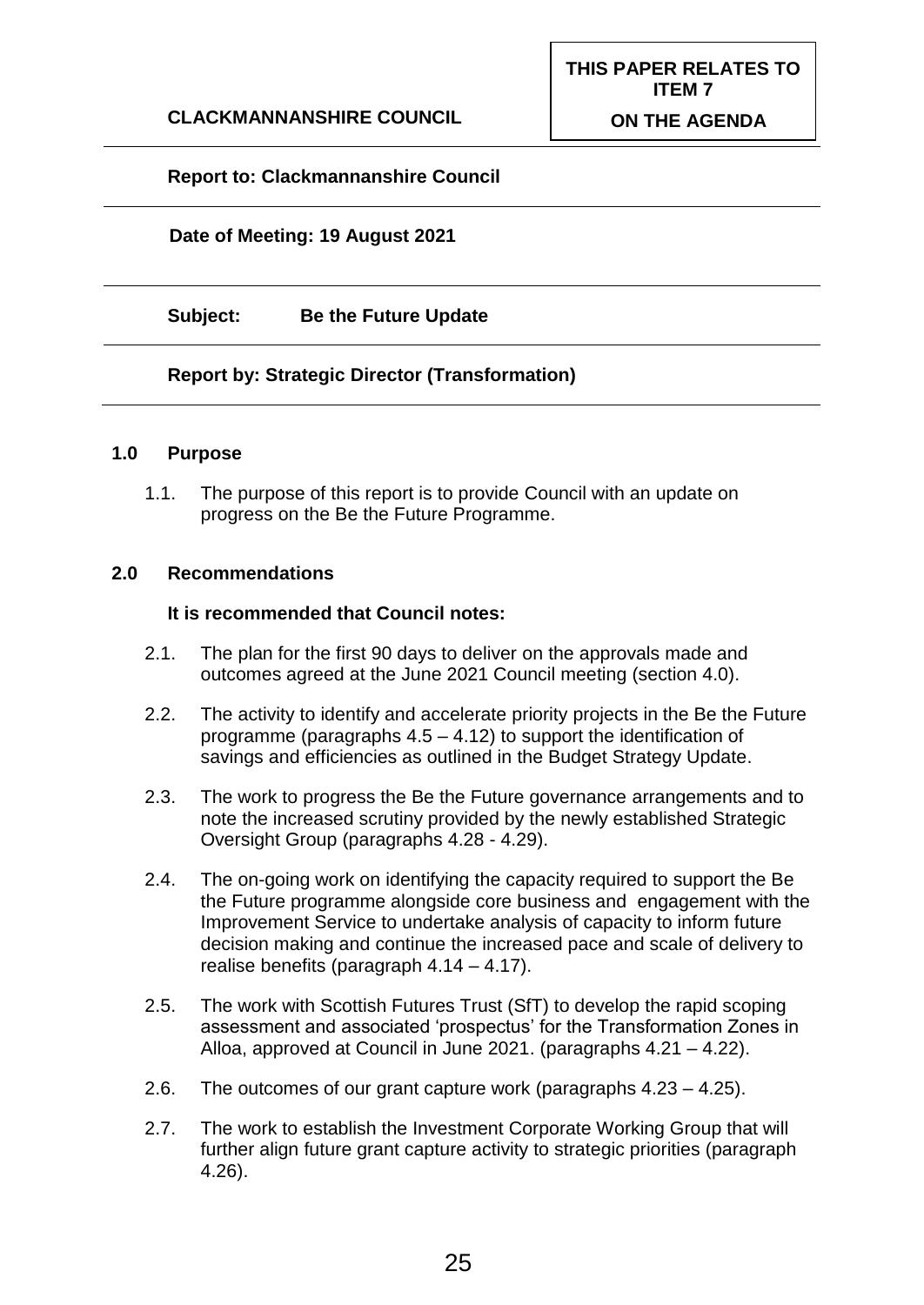- 2.8. The intention to increase the focus on communication and engagement with staff and key stakeholders on the Be the Future programme through the establishment of the Communications and Engagement Corporate Working Group (paragraphs 4.30 – 4.31).
- 2.9. The progress in the recruitment to the Senior Manager (Transformation) role (paragraph 4.32).

# **3.0 Council approvals at June 2021 meeting**

- 3.1. At the June 2021 Council meeting, the Council approved:
	- The development of the place-based Transformation Zones, with the first of these in Alloa and agreed the recommendation to undertake a Rapid Scoping Assessment to look at the optimum phasing of our investment to deliver on the greatest socio-economic impact.
	- To establish a revised governance framework for the Be the Future programme to support increased scale and pace in this next phase. This incudes:
		- o The establishment of a Strategic Oversight Group that will be the officer led and chaired by the Chief Executive
		- o A reconstituted Be the Future Board with new terms of reference and chaired by the Council Leader who is the sponsor for the Be the Future programme
		- o A reconvened Capital Operations Group with revised terms of reference to take oversight of the capital investment programme.
	- In addition a number of resource agreements were approved:
		- o A Flexible Resourcing Fund of £350k from the Transformation Fund was delegated to the Strategic Oversight group to enable us to provide agile access to resource and expertise
		- o Agreement to delegate recruitment to a Senior Manager (Transformation) post on an 18 month Fixed Term Contract to the Strategic Director (Transformation).
		- o Agreement that all contracts in the Programme Management Office will be harmonised to 18 month Fixed Term Contracts.
	- To support delivery, it was agreed that the Be the Future strategic roadmap will be structured around 4 strategic workstreams supported by corporate working groups. The workstreams will create connections across projects and activities already in progress. These workstreams are:
		- o Multi-agency collaboration for whole system change
		- o Transformation zone Alloa centre
		- o Transformation zone Alloa Forthbank
		- o Preparing our young people for life, work and the future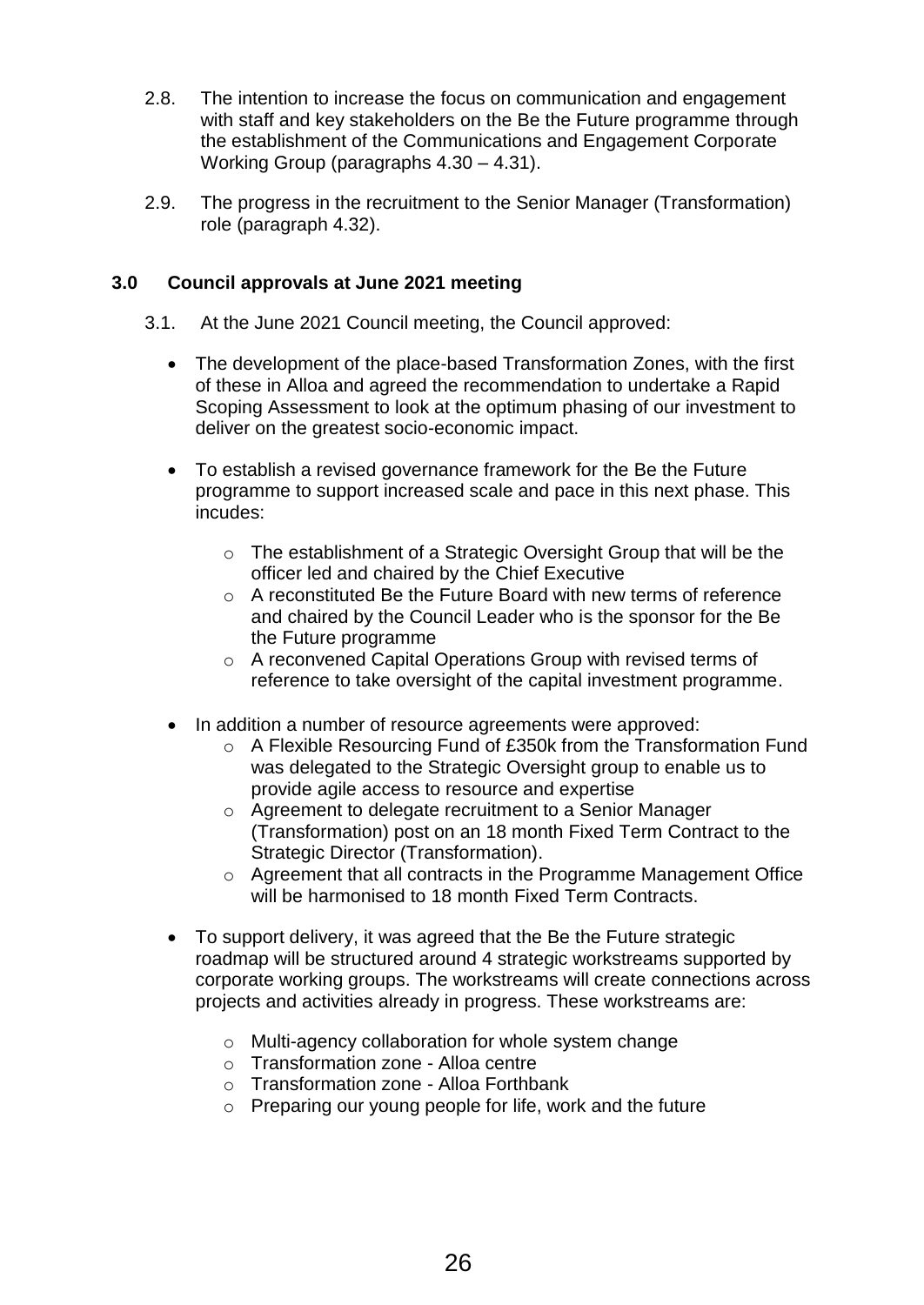# **4.0 Be the Future '30, 60, 90 day' plan**

4.1. Following the June Council meeting activity to progress the decisions taken by Council was pulled into a '30, 60, 90 day' plan. The plan covers the period July – September 2021 and the focus of the activity is outlined in table 1.

|  |  |  | Table 1: 30, 60, 90 day story |  |
|--|--|--|-------------------------------|--|
|  |  |  |                               |  |

|            | 30 days                                                                                                                                                                                                                                                                                                                                      | 60 days                                                                                                                                                                                                                                                                                                                           | 90 days                                                                                                                                                                                                                                                                                |
|------------|----------------------------------------------------------------------------------------------------------------------------------------------------------------------------------------------------------------------------------------------------------------------------------------------------------------------------------------------|-----------------------------------------------------------------------------------------------------------------------------------------------------------------------------------------------------------------------------------------------------------------------------------------------------------------------------------|----------------------------------------------------------------------------------------------------------------------------------------------------------------------------------------------------------------------------------------------------------------------------------------|
|            | Let's focus on our projects                                                                                                                                                                                                                                                                                                                  | We're communicating                                                                                                                                                                                                                                                                                                               | We're ready for the next 90 days                                                                                                                                                                                                                                                       |
|            | First 30 days                                                                                                                                                                                                                                                                                                                                | First 60 days                                                                                                                                                                                                                                                                                                                     | First 90 days                                                                                                                                                                                                                                                                          |
| Challenges | We want to take our key projects and<br>make sure that we have the people and<br>plans in place to make them fly.                                                                                                                                                                                                                            | We want to make a compelling case for<br>our staff, stakeholders and partners to<br>rally around so that they feel they want to<br>be part of this.                                                                                                                                                                               | We want to know that we're set up for the<br>next steps in the transformation journey so<br>that we can deliver more benefits from Be<br>the Future                                                                                                                                    |
| Situation  | Our Strategic Directors are spending lots<br>of time on the nuts and bolts of the<br>projects and we would like to free them up<br>to be the ambassadors not the mechanics.                                                                                                                                                                  | We have an opportunity to work on<br>communications with staff on where we<br>are and where we are going. We also<br>have an opportunity to convert goodwill<br>from other organisations into<br>commitments.                                                                                                                     | The Rapid Scoping Assessment for the<br>Alloa Transformation Zones is well-<br>progressed and we have prepared the<br>action plan for the 'prospectus' which is a<br>major outcome from this activity.                                                                                 |
| Approach   | We'll use the resource in the<br>Transformation area to work with people<br>to understand the projects and what is<br>needed.                                                                                                                                                                                                                | We'll work on engagement internally and<br>externally, laying out a plan and we'll<br>focus on leveraging key strategic<br>partnerships.                                                                                                                                                                                          | Over the last 60 days, work has been<br>progressing on the models, structures and<br>approaches to support the next 90 days.<br>We've engaged SfT and other partners in<br>the work on our strategic narrative.                                                                        |
| Outcomes   | By the end of the first 30 days, Strategic<br>Directors and those involved in the<br>projects will agree what is needed to take<br>the projects forward and feel confident in<br>the plan to tackle any remaining issues<br>that have been identified.<br>We're feeling prepared to tackle some of<br>the other actions in our Be the Future | By the end of 60 days, we will have<br>external people committed to our activities<br>and advocating to others on the strategic<br>narrative from Clackmannanshire.<br>More of our staff are starting to<br>understand the benefits from this<br>approach to their own work and there's<br>growing confidence in the progress and | By the end of 90 days we have a plan for<br>our Strategic Roadmap which is<br>understood and bought into widely<br>internally and externally.<br>We have prepared the ground for our<br>prospectus with our Elected members',<br>our staff, potential partners and our<br>communities. |
|            | programme.                                                                                                                                                                                                                                                                                                                                   | momentum                                                                                                                                                                                                                                                                                                                          | We have our next 30, 60, 90 day plan in<br>place.                                                                                                                                                                                                                                      |

4.2. At the time that this paper was written we are in the first 30 days of this plan. The remainder of this report provides the update on progress in the first 30 days and points to the activities coming forward in the remaining 60 days.

## **Work to support the Budget Strategy 2022/23**

- 4.3. The Budget Strategy Update outlines that from financial year 2022/23 onwards there will be increasing emphasis on bridging the budget gap from the savings and efficiencies identified and agreed from the transformation programme.
- 4.4. The activity in the first 30 days of the plan has focused on work that will support that budget strategy. Officers have identified the projects in the Be the Future programme that are most likely to yield efficiencies and prioritised these for additional attention in order to deliver at pace and achieve these efficiencies.
- 4.5. The key projects identified for the first 30 days are the Social care replacement IT system, the STRIVE pilot and the Well-Being Hub.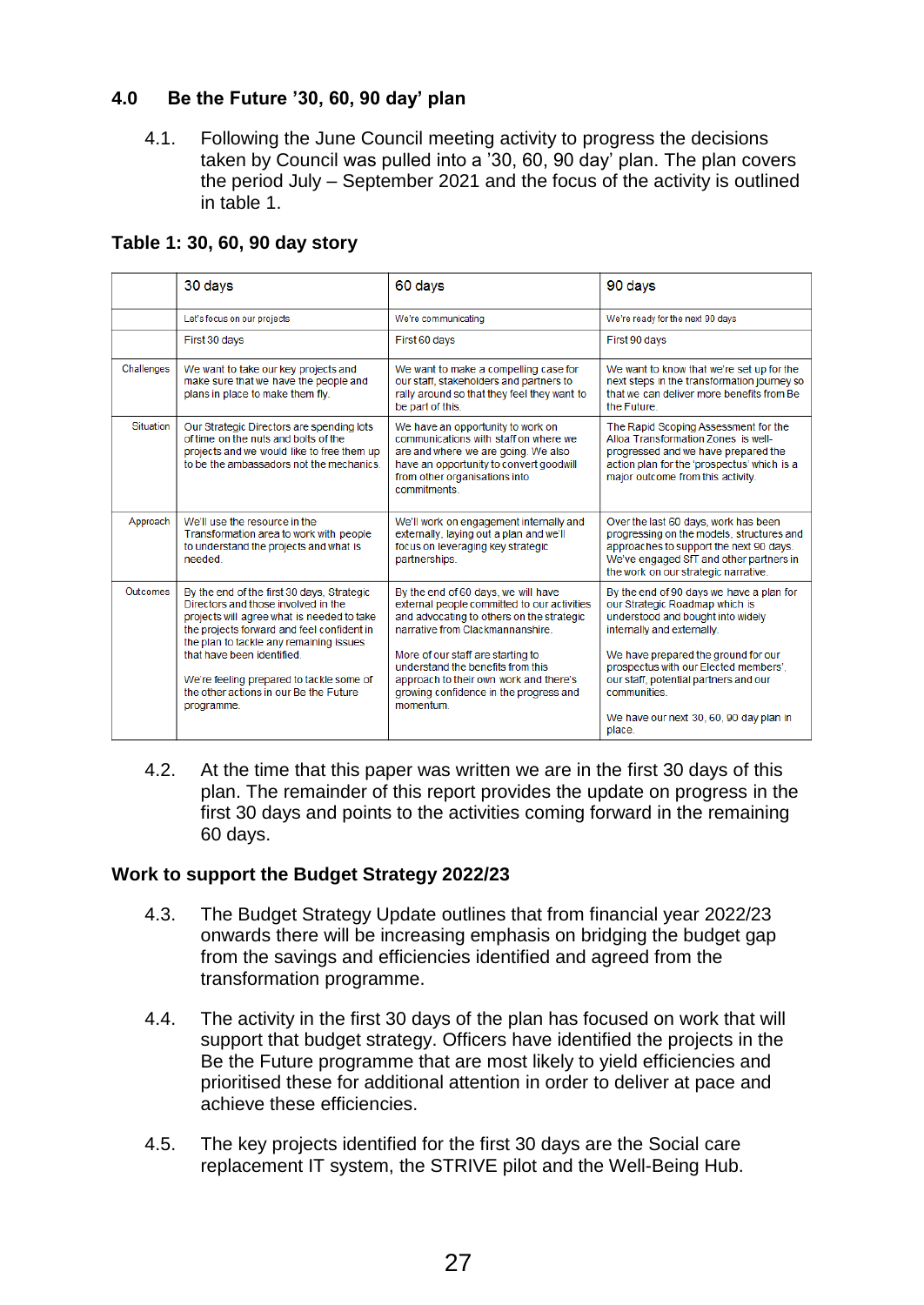- 4.6. A project team, which has expertise from the Programme Management Office, Finance, IT, Procurement and Service Owners has been convened to accelerate the work on the business case for the Social Care Replacement IT system. Executive Sponsors across HSCP, Stirling and Clacks are working together to clarify governance and shared ownership of the project to realise the full transformational opportunity and strengthen the partnership with Stirling Council and the HSCP. The project team will support the development of the Business case, joint procurement and implementation, as well as develop the financial modelling to identify the efficiencies and cost savings to incorporate into the budget strategy 2022/23.
- 4.7. The evaluation report from the STRIVE pilot was presented to Council in the June Be the Future update. This evaluation recommended that the STRIVE pilot is scaled up and that in doing this that there would be positive impacts on demand management, costs and financial efficiencies, as well as wider benefits over and above financial outcomes.
- 4.8. The STRIVE pilot, along with the Social Care Replacement system and associated service redesigns (including the People redesign presented to Council) will form the core of the first of our Strategic Workstreams. This workstream is focused on multi-agency collaboration for whole system change. Work is progressing to develop the proposals for this workstream and associated business cases related to the projects. Partner governance arrangements, particularly with Health and Police, to secure sustainable, ongoing commitment and embedding within multiagency processes are being considered within this work. Updates on the plans to take forward the STRIVE pilot will come to future Council meetings.
- 4.9. The other priority project included in the first 30 days of the '30, 60, 90 day' plan is the Well-being Hub. As set out in the Update Paper, 31 May 2021, a Project Team will be appointed with support from the PMO to allow the project to progress at pace.
- 4.10. Significant consultation and engagement work has been undertaken with live action days and street surveys across the entire Clackmannanshire area during July. This has continued to reinforce the importance of a swimming pool, activities for children, but also developing a greater understanding of the interest in wellbeing activities that promote a healthy lifestyle and mind. Promoting the outdoors has continued to be a high priority for many respondents.
- 4.11. Immediate next steps include continuing with end to end engagement and consultation including reaching out to clubs and communities who feel that they have not had their voice hear. Workshops are taking place in August which will start to define the Strategic Needs, Feasibility Options and prepare the brief for a new Wellbeing Hub. NHS and Sport Scotland are crucial partners in providing input and advice. Further updates will be provided in line with the Be the Future governance arrangements.
- 4.12. The Interim leisure arrangements for the Summer period have been successful with the Summer of Wellbeing particularly so. Swimming arrangements have been made for individual groups have been made at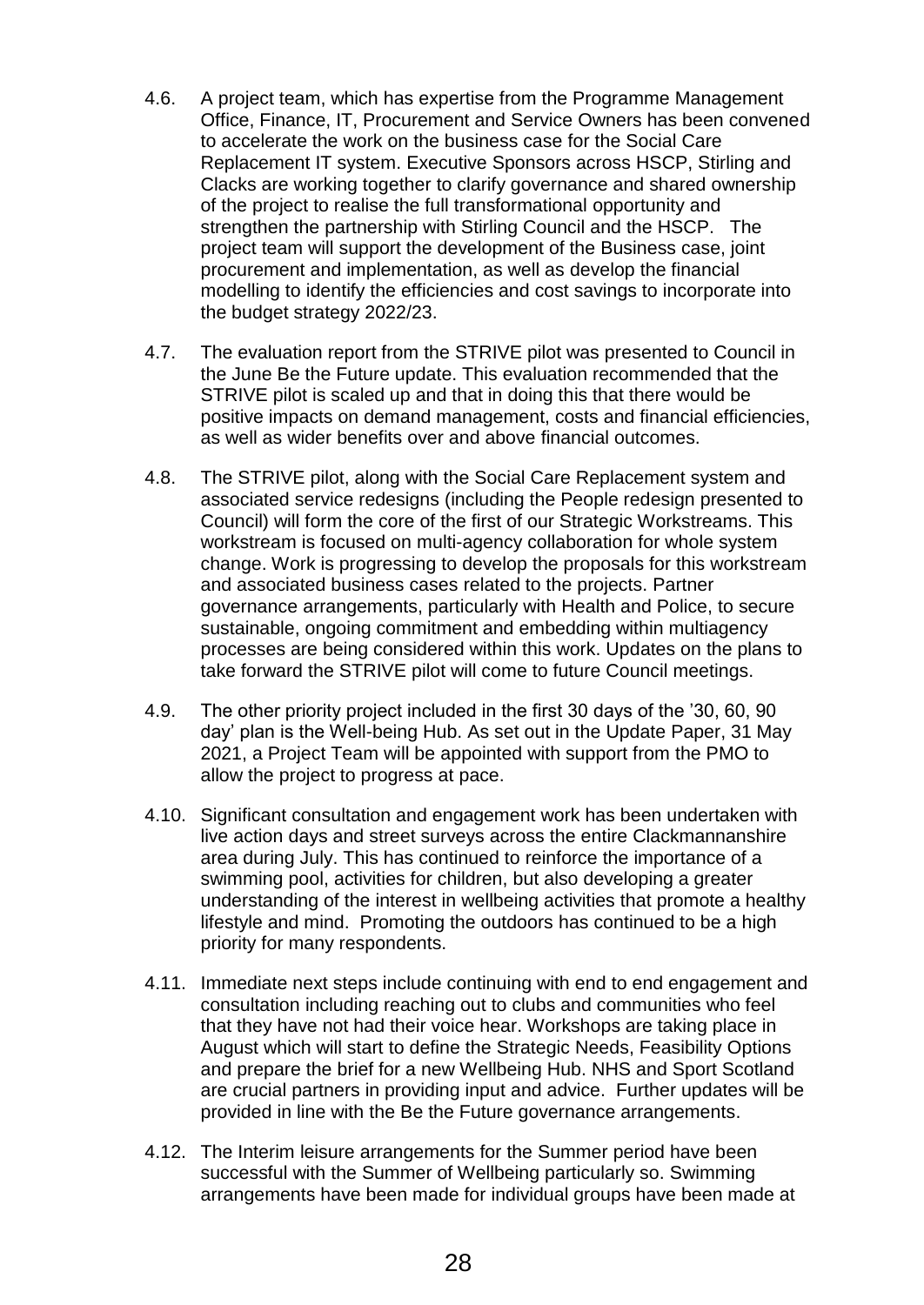Dollar Academy. Discussions are ongoing to extend these and to add additional venues in line with COVID restrictions lifting.

- 4.13. Strengthening the financial information within all the transformation business cases will be a key component of the Be the Future programme moving forward. To support this, work is underway to create a set of financial models that provide the assumptions on which the financials in the business cases are based. The consistent application and testing of these financial models will enables us to build greater resilience in our future financial and budgetary planning.
- 4.14. We need to ensure that the projects are able to deliver on the benefits that have been identified in the development of the business cases. Council has previously raised concerns about the challenges we face with regards to project delivery, specifically around sufficient and skilled internal resource to progress, and being able to realise outputs in a timescale which would be beneficial to the wider transformation programme.
- 4.15. Our capacity will be addressed as we review the projects within the Be the Future programme. In the June Council paper we presented plans to undertake a Capacity Analysis and Skills Audit. The Senior Leadership Group has reviewed and agreed proposals to take this forward. The Capacity Analysis and Skills Audit includes a number of discrete project areas which will be undertaken to build a comprehensive, and evidence based picture of the Council.
- 4.16. The Improvement Service (IS) Associate Framework, of which the Council is a member, enables access to individuals with skills, knowledge and experience to effectively help progress key priority pieces of work. The improvement service, 28 Councils, COSLA, Scotland Excel, SEEMIS and the Local Government Digital office are all named on the framework. By being part of this Framework the Council has access to 15 associates with a wide range of skills, knowledge and experience.
- 4.17. An appropriate mini competition process is in progress to identify a preferred supplier from this framework. Whilst exact timelines for implementation will be defined in conjunction with a preferred provider, we remain cognisant of the wide and detailed range of deliverables which this project seeks to achieve. As such we are taking a staggered approach, focusing on priority outputs first, and then moving onto further milestones on a sequential basis. Further updates on this work will come to future Council meetings.
- 4.18. Over the course of the remaining 60 days of the '30, 60, 90 day plan' other priority projects will be brought in under the Programme Management Office and similar exercises to review project plans, resource requirements and to support the budget strategy will be undertaken. The timeline for review of the priority projects is provided in Table 2.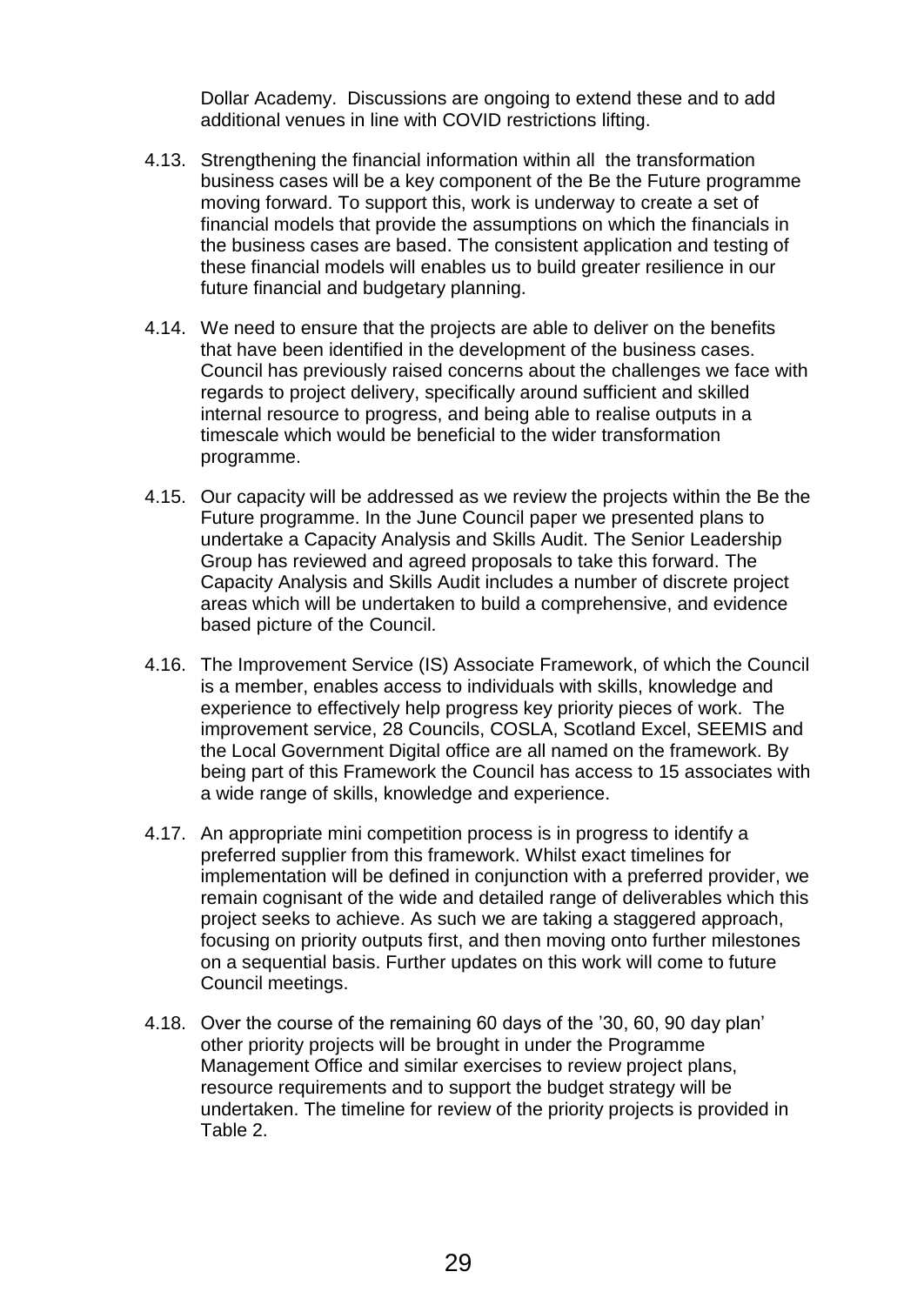# **Table 2: Timeline for review of priority projects**

|       | က<br><b>TRIVE</b> | Social<br>care<br>system | Well-being<br>Happen<br>B | CWB<br>action<br>plan | Well-being<br>economy | Capital<br>investment<br>plan | Learning<br>Estate<br><b>Strategy</b> | Transformation<br>Zones | Ηe<br>Promise | ᆩ<br>smily<br>Well-being<br>᠊ᠣ<br>artnership | Transforming<br>secon<br><b>Alepl</b> | ᅴ<br>ransformi<br>Ξ<br>ه<br>mental<br>health | Workforce<br>dev<br>programme | <b>SPD</b><br>programme | Digital<br>transformation<br>programme | ပ<br>ervice<br>redesign<br># | က<br>ervice<br>redesign<br>#2 | Service<br>redesign #3 |
|-------|-------------------|--------------------------|---------------------------|-----------------------|-----------------------|-------------------------------|---------------------------------------|-------------------------|---------------|----------------------------------------------|---------------------------------------|----------------------------------------------|-------------------------------|-------------------------|----------------------------------------|------------------------------|-------------------------------|------------------------|
| Start | 26.07<br>09.08    |                          |                           | 16.08                 |                       | 23.08                         |                                       | 30.08                   |               | 30.08                                        |                                       |                                              |                               |                         |                                        |                              |                               |                        |
| End   | 30.08<br>23.08    |                          |                           | 16.09                 |                       |                               | 27.09                                 |                         | 30.09         |                                              | 30.09                                 |                                              |                               |                         |                                        |                              |                               |                        |

## **Developing the Transformation Zones**

- 4.19. At the Council meeting June 2021, we described how we will take all the existing components and agreed priorities in the Be the Future programme and organise them to maximise the collective impacts of our investment on our communities, citizens and businesses.
- 4.20. We presented the four strategic workstreams as the focus of our transformation programme in the period through until 2023. Two of these workstreams related to the development of a Transformation Zone in Alloa.
	- Well-being economy regeneration of Alloa centre with the focus on the potential that is unlocked through the combined investment and focus from the Council capital programme and the City Region Deal (including transport; well-being campus and Scotland's International Environment Centre)
	- Community wealth building Alloa Forthbank with a focus on tackling fuel and food poverty (vertical farming; solar energy; geo-thermal, flood prevention (Devon wetlands rewilding)
- 4.21. In order to progress this work we are working with Scottish Futures Trust (SfT) to bring resource into the development of the rapid scoping exercise and resulting 'prospectus'. Final proposals are being worked and it is anticipated that this work will be completed in Autumn 2021.
- 4.22. Alongside discussions with strategic partners work has commenced on the 'Shaping places for well-being programme' in Scottish Government to seek support from their programme for our work on the Transformation Zones. If successful this would bring additional capacity to the developments which would be in place until March 2024. An update on this will come to a future Council meeting.
- 4.23. The development of the Transformation Zones is providing a focus for our grant capture and funding activity. We have analysed our grant capture in the period January 2020 to date and we have secured 10 awards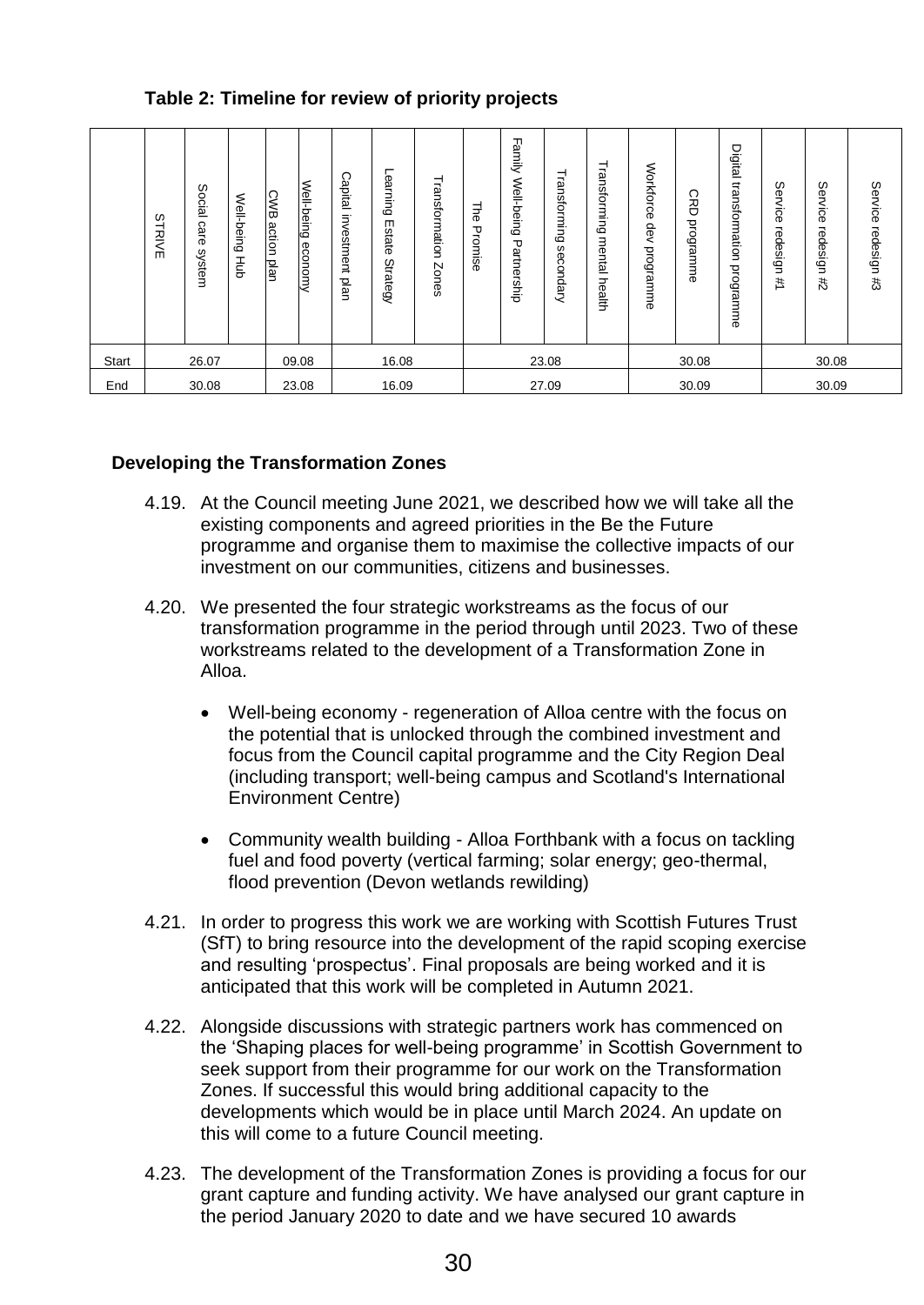amounting to just under £1.4m. 7 applications are pending amounting to £2m of proposals.

- 4.24. Our conversion rate for applications made is approximately 80% which is above the average (conversion rates are typically 50-60%). Whilst the current activity has been driven by the funds available there is an opportunity to align grant and funding activity more closely to our strategic priorities.
- 4.25. With the development of the Transformation Zones we have an opportunity to align future grant capture to a strategic narrative that provides a scale to applications which we have not previously had. The forthcoming UK Government Levelling Up Fund to which we can submit proposals for £20m and a further Transport proposal for £20m and the Scottish Government £325m Place Based Investment programme are significant opportunities for us. We are now in a position to develop and shape proposals of scale aligned to the work on the Transformation Zones.
- 4.26. The Investment Corporate Working Group is currently being scoped and will have a principal role in developing these larger-scale, strategically aligned proposals and co-ordinating our relationships with potential funders. A paper on the Levelling Up Fund proposal will come to a future Council meeting.

# **Structuring the programme**

- 4.27. At the June Council meeting we indicated that the governance arrangements for the Be the Future programme would be refreshed to support the increased pace and scale of the delivery.
- 4.28. The Be the Future Strategic Oversight Group has been convened and met on 22 July 2021. At this meeting the scope and remit of the group was agreed together with the reporting mechanisms for all projects and programmes within the Be the Future programme. This group will ensure increased scrutiny and accountability through:
	- PMO report: an overview of the Be the Future Programme with input from workstream leads on progress on strategic workstreams and working group leads on key activities and outcomes
	- Monthly performance and risk report: dashboard information on progress of projects and benefits being realised and risk (exception report)
	- Monthly and quarterly financial update: update on spend and forecast for the Transformation Fund and the Flexible Resourcing Fund
	- Quarterly grant capture report: update on bids in progress and grant capture
	- Proposals: submission of business cases, proposals and cases for change in the Be the Future programme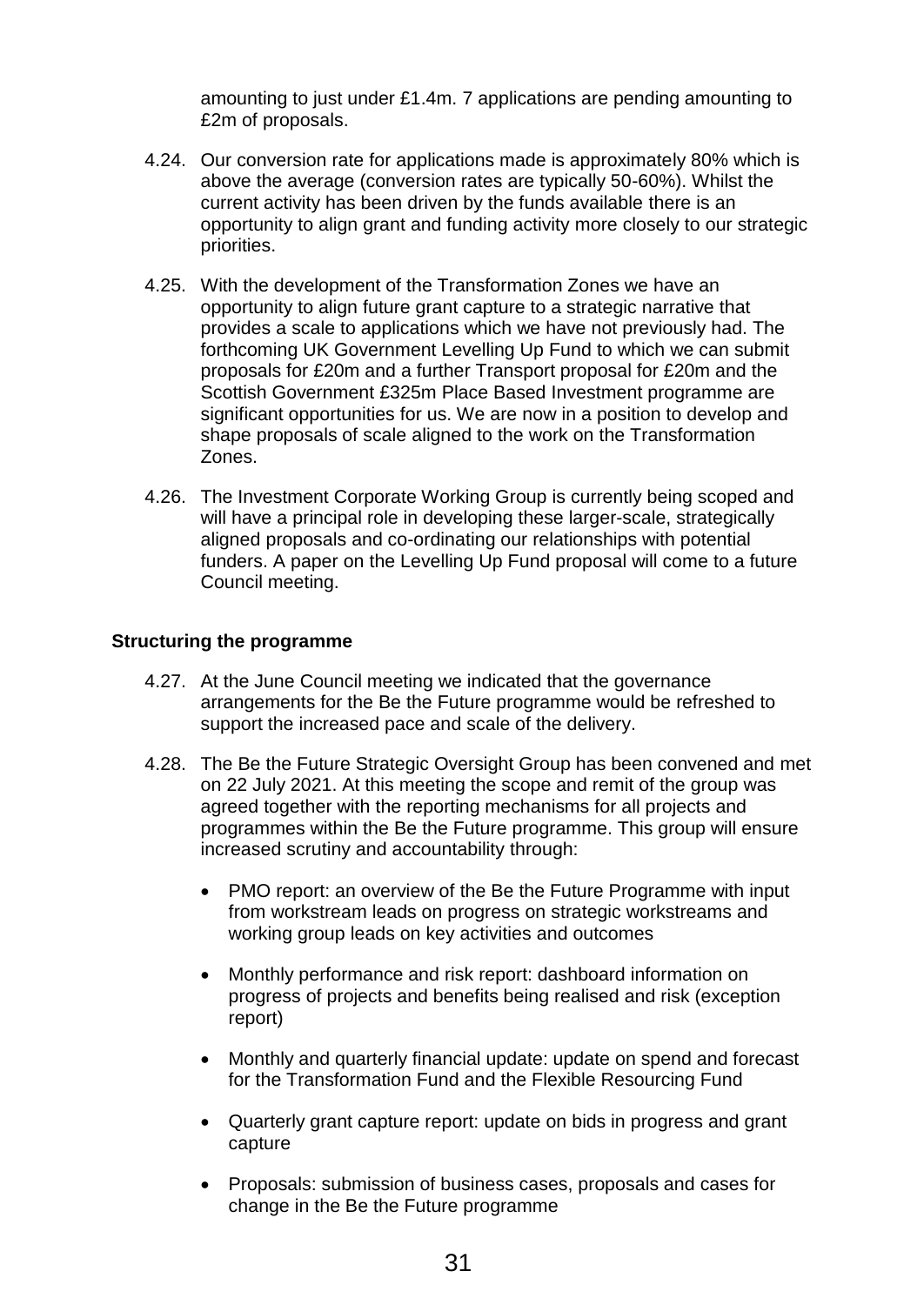- Forward plan: there will be a forward plan for business that is reviewed and updated. This will include areas where the SOG will undertake more detailed scrutiny for example capacity and skills, partnerships and governance.
- 4.29. The first meeting of reconstituted Be the Future Board is due to take place 23 September 2021. The board will receive similar reporting to that of the Oversight Group to enable further scrutiny of progress and performance.
- 4.30. With refreshed governance in place, the overall Communication and engagement plan for the Be the Future programme is being developed. The key aim is to re-engage our staff with the benefits that the transformation will deliver and to develop further the compelling narrative on the transformation for our key stakeholders.
- 4.31. To support this, the Communications and Engagement Corporate Working Group is being scoped and will be established in due course. As part of this engagement plan, there will be regular briefings for Elected Members' on the key Be the Future developments to ensure that all our members' are provided with the opportunity to develop capacity in their role as leaders and advocates of the Be the Future programme with the communities they represent.
- 4.32. The recruitment to the Senior Manager (Transformation) is progressing well. The role has been advertised and attracted a good field. The two stage interview process will be completed in early September.

# **5.0 Sustainability Implications**

5.1. Environmental and financial sustainability are key priorities of the Be the Future programme and business cases for individual programmes/projects will require to demonstrate clear links to related outcomes.

## **6.0 Resource Implications**

- *6.1. Financial Details*
- 6.2. The full financial implications of the recommendations are set out in the report. This includes a reference to full life cycle costs where appropriate. Yes X
- 6.3. Finance has been consulted and have agreed the financial implications as set out in the report. Yes X
- *6.4. Staffing*

## **7.0 Exempt Reports**

7.1. Is this report exempt? Yes  $\Box$  (please detail the reasons for exemption below) No X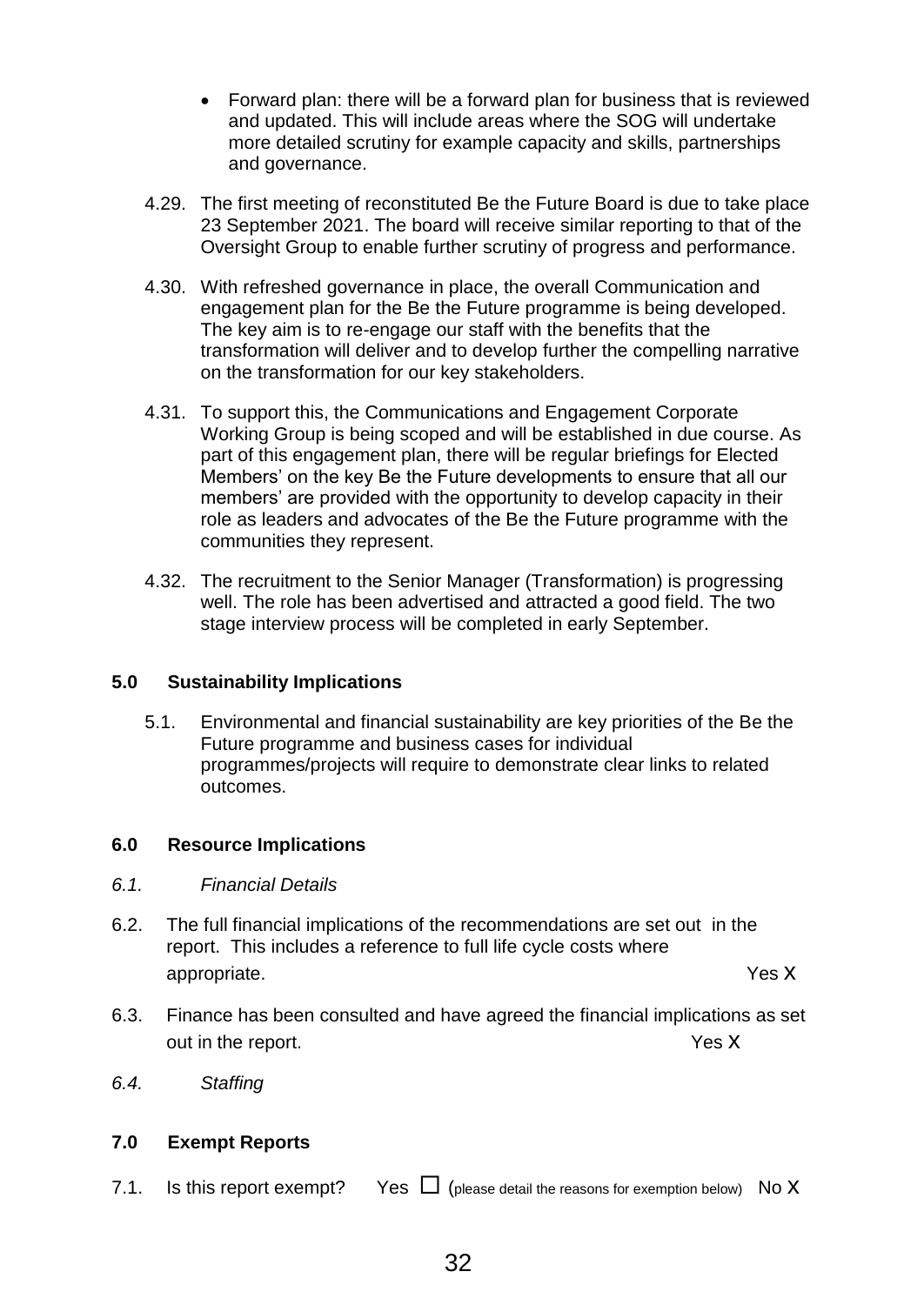# **7.0 Declarations**

The recommendations contained within this report support or implement our Corporate Priorities and Council Policies.

## $(1)$  **Our Priorities** (Please double click on the check box  $\boxtimes$ )

Clackmannanshire will be attractive to businesses & people and ensure fair opportunities for all **x** x Our families; children and young people will have the best possible start in life Women and girls will be confident and aspirational, and achieve their full potential x x Our communities will be resilient and empowered so that they can thrive and flourish x  $\mathsf X$ 

# (2) **Council Policies** (Please detail)

#### **8.0 Equalities Impact**

8.1 Have you undertaken the required equalities impact assessment to ensure that no groups are adversely affected by the recommendations?  $Yes \Box$  No X

## **9.0 Legality**

9.1 It has been confirmed that in adopting the recommendations contained in this report, the Council is acting within its legal powers. Yes X

#### **10.0 Appendices**

10.1 Please list any appendices attached to this report. If there are no appendices, please state "none".

None

## **11.0 Background Papers**

11.1 Have you used other documents to compile your report? (All documents must be kept available by the author for public inspection for four years from the date of meeting at which the report is considered)

Yes  $X$  (please list the documents below) No  $\square$ 

**Be the Future Update papers to Council – September 2020, December 2020, March 2021, June 2021**